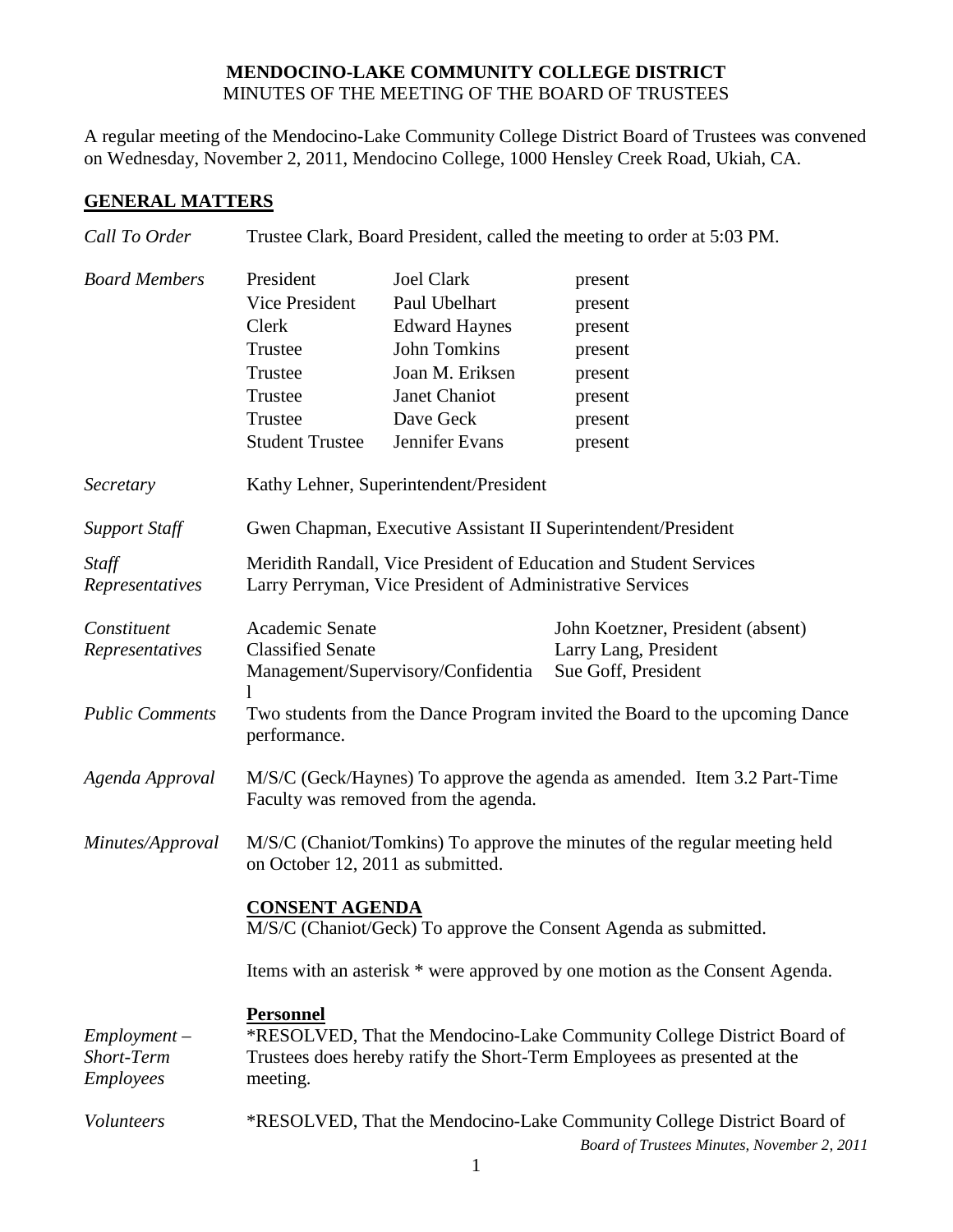|                                                             | Trustees does hereby approve the list of volunteers as presented at the meeting.                                                                                                                                                                                                                                                                                                                                                                                                                                                                                                                                                                                                                                                                                         |  |  |
|-------------------------------------------------------------|--------------------------------------------------------------------------------------------------------------------------------------------------------------------------------------------------------------------------------------------------------------------------------------------------------------------------------------------------------------------------------------------------------------------------------------------------------------------------------------------------------------------------------------------------------------------------------------------------------------------------------------------------------------------------------------------------------------------------------------------------------------------------|--|--|
| Retirement/<br>Resignation -<br>Classified                  | *RESOLVED, That the Mendocino-Lake Community College District Board of<br>Trustees does hereby ratify the resignation of Pat Trenholm, effective December<br>30, 2011.                                                                                                                                                                                                                                                                                                                                                                                                                                                                                                                                                                                                   |  |  |
| <b>District Response</b><br>to MCFT Proposed<br>Side Letter | *RESOLVED, That the Mendocino-Lake Community College District Board of<br>Trustees does hereby present the District's response to MCFT; and directs the<br>Superintendent/President to receive public comments for the next ten days; and<br>directs its representatives to begin negotiations after that time.                                                                                                                                                                                                                                                                                                                                                                                                                                                          |  |  |
| $Fixed$ Report $-$<br>September 30,<br>2011                 | <b>Other Items</b><br>*RESOLVED, That the Mendocino-Lake Community College District Board of<br>Trustees does hereby accept the fiscal report as submitted.                                                                                                                                                                                                                                                                                                                                                                                                                                                                                                                                                                                                              |  |  |
| Quarterly Fiscal<br>Status Report-<br>September 30,<br>2011 | *RESOLVED, That the Mendocino-Lake Community College District Board of<br>Trustees does hereby accept the Quarterly Fiscal Status Reports - AB 2910 as<br>submitted.                                                                                                                                                                                                                                                                                                                                                                                                                                                                                                                                                                                                     |  |  |
| 2011-12 Advisory<br>Committees-<br>DRC and EOPS             | *RESOLVED, That the Mendocino-Lake Community College District Board of<br>Trustees does hereby appoint the community members as listed for the Disability<br>Resource Center and Extended Opportunity Programs and Services Advisory<br>Committees.                                                                                                                                                                                                                                                                                                                                                                                                                                                                                                                      |  |  |
| Donation of<br>Automobile                                   | *RESOLVED, That the Mendocino-Lake Community College District Board of<br>Trustees does hereby accept the automobile donated to Mendocino College by<br>Mike Dwyer.                                                                                                                                                                                                                                                                                                                                                                                                                                                                                                                                                                                                      |  |  |
| Library/Learning<br>Center - Change<br>Order No. 12         | <b>ACTION ITEMS</b><br>Mike Adams responded to questions from Board members about specific items<br>on the Change Order.<br>M/S/C (Tomkins/Geck) RESOLVED, That the Mendocino-Lake Community<br>College District Board of Trustees does hereby ratify Change Order No. 12 for<br>the Library/Learning Center project to Midstate Construction in the amount of<br>\$15,894.<br>Trustee Haynes voted "no."                                                                                                                                                                                                                                                                                                                                                                |  |  |
| President's Report                                          | <b>INFORMATIONAL REPORTS</b><br>A written report was submitted by Superintendent/President Lehner. The<br>following was offered in addition:<br>Monday, November 7, the Northern California Community College CEOs<br>$\bullet$<br>will be meeting at Mendocino College.<br>Superintendent/President Lehner thanked Trustees for their involvement in<br>$\bullet$<br>the recent planning retreats.<br>Superintendent/President Lehner reported that serving as chair of the<br>$\bullet$<br>Accreditation team for Solano College gave her insights that will be helpful<br>for Mendocino College's next accreditation visit.<br>The Board further discussed the continuing challenges of class scheduling.<br>$\bullet$<br>Board of Trustees Minutes, November 2, 2011 |  |  |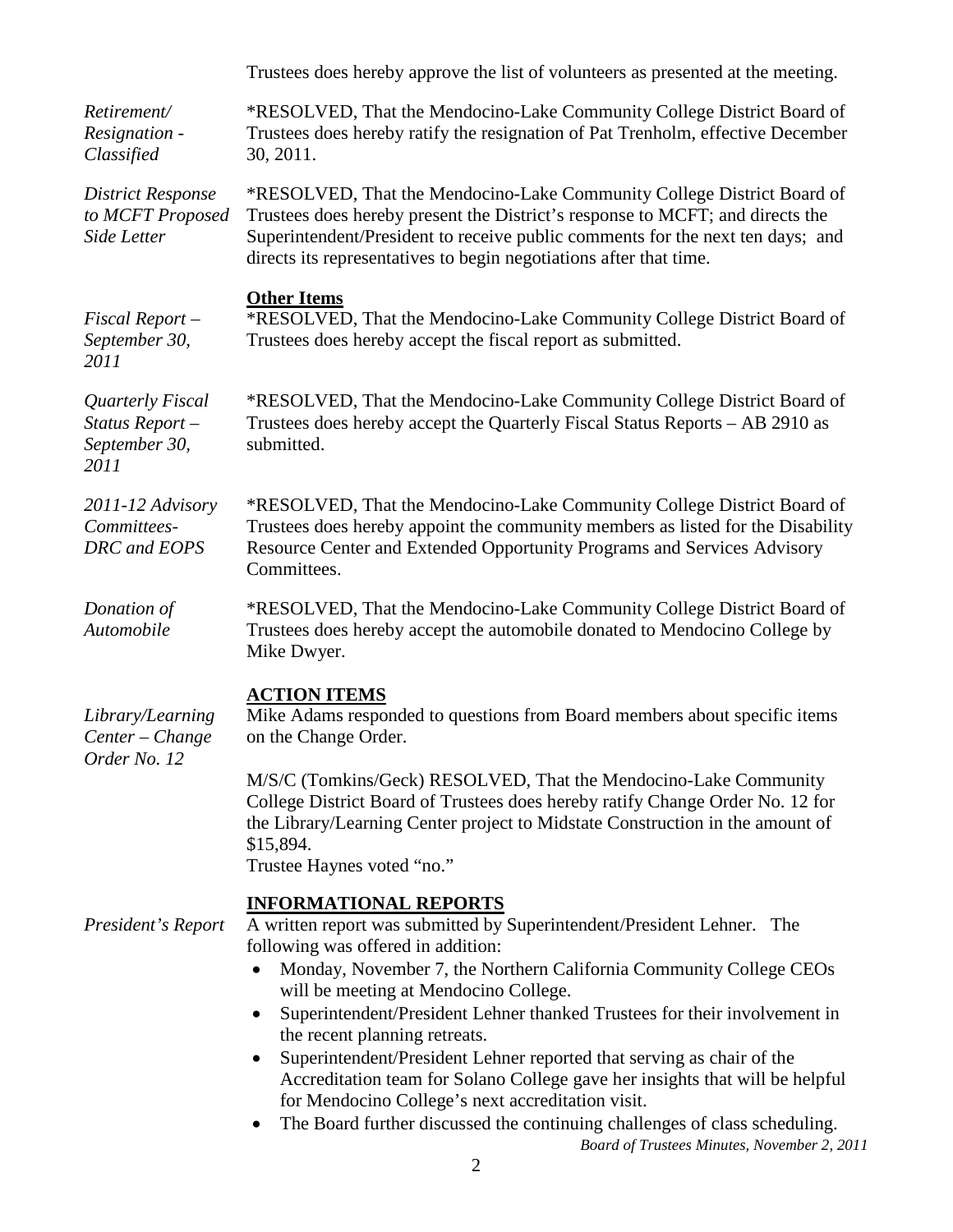|                                                                        | They discussed how to respond to public comments made about reductions<br>in class scheduling. The Board does not want to micromanage by being<br>involved in areas that are not in their purview such as curriculum or the day<br>to day work of staff in developing the schedule of classes. While the Board<br>fosters an atmosphere of free speech, they don't want to encourage anyone<br>who is concerned about a program to bypass the process by coming to the<br>Board asking for special consideration.<br>Superintendent/President Lehner gave further information to the Board on<br>the Alert U system. |
|------------------------------------------------------------------------|----------------------------------------------------------------------------------------------------------------------------------------------------------------------------------------------------------------------------------------------------------------------------------------------------------------------------------------------------------------------------------------------------------------------------------------------------------------------------------------------------------------------------------------------------------------------------------------------------------------------|
| <b>Education</b> and<br><b>Student Services</b><br>Report              | A written report was submitted by Meridith Randall, Vice President of<br><b>Education and Student Services.</b>                                                                                                                                                                                                                                                                                                                                                                                                                                                                                                      |
| <i>Distance</i><br><b>Education Report</b>                             | A written report was submitted by Meridith Randall and Vivian Varela, Distance<br><b>Education Coordinator.</b>                                                                                                                                                                                                                                                                                                                                                                                                                                                                                                      |
| Administrative<br><b>Services Report</b>                               | A written report was submitted by Larry Perryman, Vice President of<br><b>Administrative Services.</b>                                                                                                                                                                                                                                                                                                                                                                                                                                                                                                               |
| Measure W<br><b>Bond Report</b>                                        | The Measure W Quarterly Bond Report was submitted by Larry Perryman, Vice<br>President of Administrative Services.                                                                                                                                                                                                                                                                                                                                                                                                                                                                                                   |
| Mendocino<br>College<br>Foundation, Inc.                               | A written report was submitted by Katie Wojcieszak, Executive Director of the<br>Mendocino College Foundation.                                                                                                                                                                                                                                                                                                                                                                                                                                                                                                       |
| Constituents<br>Report                                                 | Written reports were submitted by the Management/Supervisory/Confidential<br>Group and the Academic Senate.                                                                                                                                                                                                                                                                                                                                                                                                                                                                                                          |
| <b>Health Benefits</b><br>Report                                       | A written report on the Health Benefits Fund was submitted as information.                                                                                                                                                                                                                                                                                                                                                                                                                                                                                                                                           |
| <b>TLCD</b> Architecture                                               | <b>PRESENTATION - TIME CERTAIN ITEM 6:00 PM</b><br>Brian Wright of TLCD Architecture gave a PowerPoint presentation on the new<br>Willits Center project which included preliminary plans and a timeline for<br>completion.                                                                                                                                                                                                                                                                                                                                                                                          |
| <b>Trustee Reports</b>                                                 | <b>TRUSTEE COMMUNICATION</b><br>A written report was submitted by Trustee Eriksen, Chaniot and Student Trustee<br>Evans.                                                                                                                                                                                                                                                                                                                                                                                                                                                                                             |
| Trustee<br>Participation in<br>the Adopt-A- $5^{th}$<br>Grader Program | M/S/C (Eriksen/Chaniot) RESOLVED, That the Board of Trustees of the<br>Mendocino-Lake Community College District does hereby make a commitment<br>to participate in the Adopt-A- $5th$ Grader program with a total donation of \$700.                                                                                                                                                                                                                                                                                                                                                                                |

## **"THE BIG PICTURE"**

*Board of Trustees Minutes, November 2, 2011 Student Survey* Director of Institutional Research, Dr. Charles Duffy, gave a PowerPoint